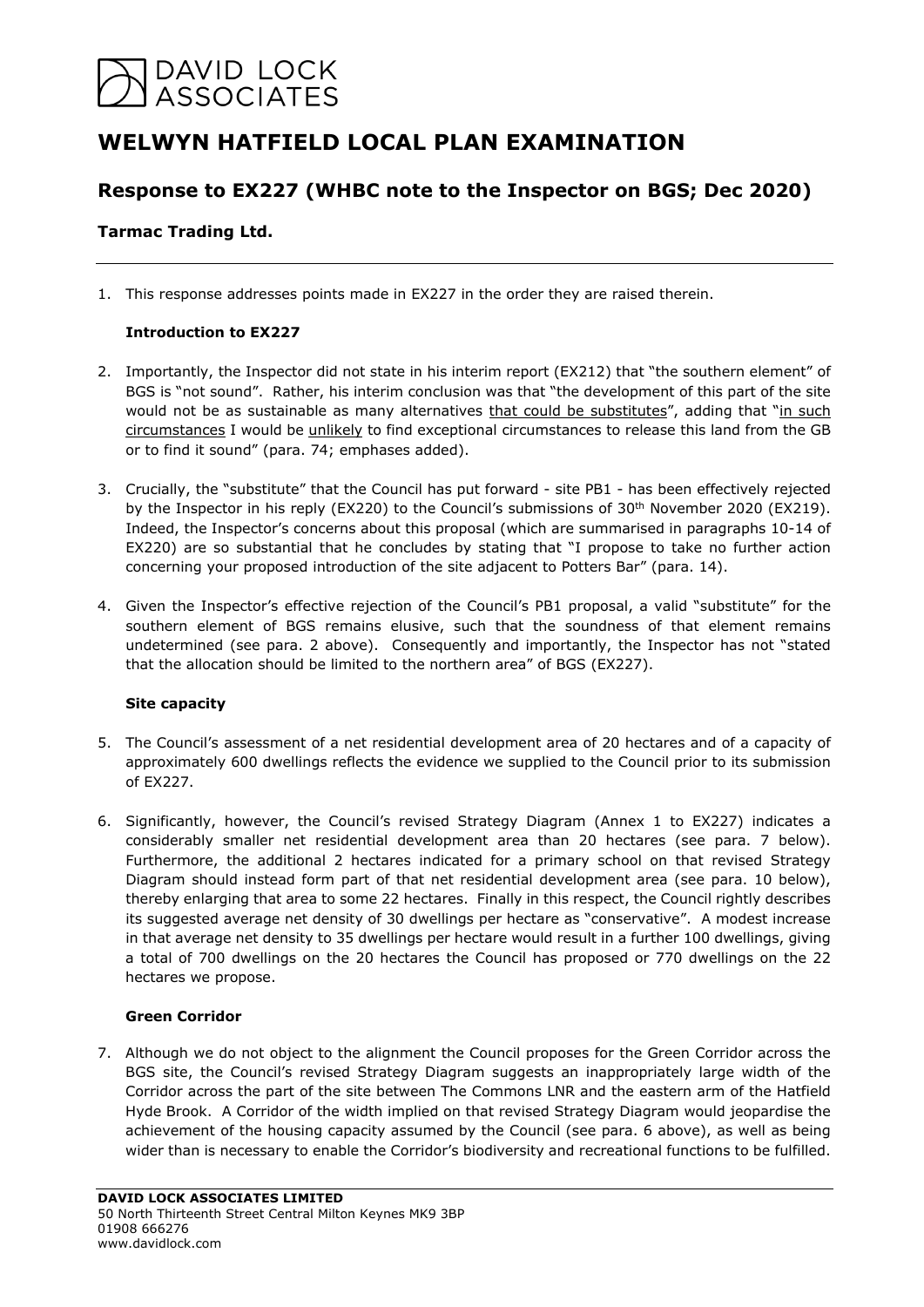

#### **Facilities and Services**

- 8. We agree that the new Neighbourhood Centre proposed as part of the full BGS allocation should be omitted from any reduced allocation on the grounds that its viability is highly unlikely.
- 9. We also agree that "footpath links can be provided into the road known as The Commons and thence to local facilities in the existing built up area", including those facilities at the existing Neighbourhood Centre at Hall Grove, as well as Commonswood Primary & Nursery School and bus services on Howlands. However, the "non-vehicular access point" shown on the Council's revised Strategy Diagram to indicate the location of those "footpath links" should be replaced by the more northerly location we suggested to the Council prior to its submission of EX227. That more northerly location affords more direct connectivity between the road known as The Commons and BGS, including the newly proposed Community Hub, the general principle and broad location of which we support.
- 10. We strongly disagree that a new primary school should form part of any reduced BGS allocation. Although the Council states in EX227 that "Hertfordshire County Council have confirmed this need in discussions", any evidence for that need remains elusive. Indeed, the extent of current and forecast capacity in existing primary schools in the Welwyn Garden City area, as evidenced both in Government data for those schools [\(https://get-information-schools.service.gov.uk/\)](https://get-information-schools.service.gov.uk/) and in County Council projections of pupil numbers [\(School planning | Hertfordshire County Council\)](https://www.hertfordshire.gov.uk/services/schools-and-education/at-school/school-planning/school-planning.aspx#DynamicJumpMenuManager_1_Anchor_2), may well be sufficient to accommodate the number of primary school pupils resident within any reduced BGS allocation, especially when the various new and enlarged primary schools being proposed in the area (including in the East Herts part of BGS) are taken into account.
- 11. Even if such capacity is insufficient, an expansion of Commonswood Primary & Nursery School from a generally 2FE to a 3FE facility would be much more appropriate than the delivery of a small new school as part of any reduced BGS allocation. Importantly in this respect, the extent of the County Council's landholding in the area of Commonswood School affords physical capacity for its expansion, while the newly contemplated "footpath links ... into the road known as The Commons" (para. 9 above) would ensure the school is readily accessible from BGS.

#### **Access arrangements**

12. With the exception of the location of the "footpath links … into the road known as The Commons" that is indicated on the revised Strategy Diagram (in which respect we propose a more direct route; para. 9 above), we agree with the proposed access arrangements for any reduced BGS allocation as described by the Council in EX227 and as indicated on the revised Strategy Diagram. These proposed access arrangements reflect those we suggested to the Council in advance of its submission of EX227.

#### **Policy Revision**

- 13. The proposed revision to criterion k. in part vii. of the BGS policy (SP19) concerning the width of the Green Corridor is inappropriately worded. The required width of the Corridor is described as being "about 100m width or greater". Not only is this proposed requirement inappropriately vague (in implying that even a width significantly greater than 100m might not be acceptable), but also there is no justification for requiring a width greater than 100m. A 100m width would enable the biodiversity and recreational functions of the Corridor to be fulfilled without jeopardising the housing capacity for any reduced BGS allocation that has been assumed by the Council (see para. 5 above).
- 14. We may decide to make further comments on any proposed Modifications to Policy SP19 when these are published for formal public consultation in due course.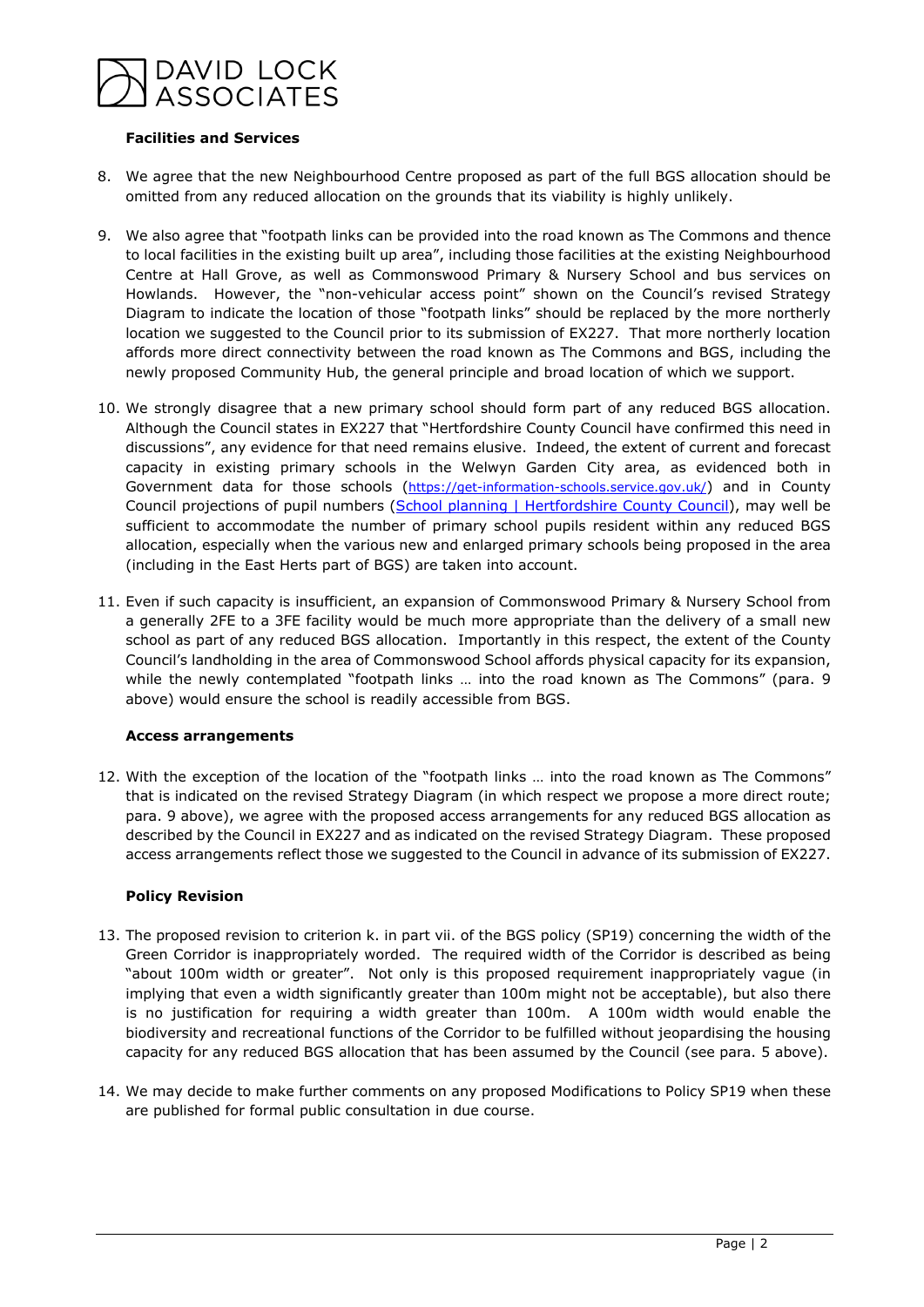

#### **Green Belt boundary**

- 15. The Council's proposed revision to the Green Belt boundary at BGS (EX227; p.9) is problematic in two key respects.
- 16. Firstly, the proposed re-alignment of the boundary would result in an incongruous enclave of Green Belt land surrounded by urban uses (the waste management sites of Burnside, Highlands and the Civic Amenity Site; employment land at The Holdings; and the BGS allocations in the two Local Plans) and contained by the A414. That incongruous enclave would not fulfil any of the purposes of Green Belt policy. In particular, undue urban sprawl and encroachment into the countryside are prevented by the A414.
- 17. Secondly, the Council's proposal to use the administrative boundary between Welwyn Hatfield and East Herts through Howell Park Wood as a substantial section of the Green Belt boundary around BGS is especially inappropriate. That length of the administrative boundary does not manifest itself in any "physical feature" that is "readily recognisable", as the 2012 NPPF (para. 85) requires for any Green Belt boundary.
- 18. Both of these significant weaknesses of the Council's proposed Green Belt boundary derive from the Council's eschewing of the A414 as the most logical, robust and appropriate boundary for the Green Belt on this edge of Welwyn Garden City. The plan presented at **Appendix 1** to this response demonstrates the logic of using the A414 for this boundary, both in the context of the area already released from the Green Belt to accommodate the BGS allocation in the East Herts Local Plan and in contrast to the incongruous enclave of Green Belt that would arise from the Council's proposed boundary.

#### **Conclusion to EX227**

- 19. EX227 concludes as follows: "The Council considers that the smaller area of Birchall Garden Suburb would be a deliverable urban extension. The main difference in terms of service provision is that there would no longer be a neighbourhood centre, as it is unlikely that this would be viable."
- 20. Much more than that should be said. Although the "smaller area" of BGS that the Council now proposes would remain "a deliverable urban extension", its reduced scale and limited extent significantly inhibit the scope for delivering the wide ranging planning benefits that would arise from BGS as it has been conceived for at least the last ten years – as a comprehensively planned, crossboundary extension to Welwyn Garden City, fully utilising the land bounded by the A414 for large scale development and complementary strategic green infrastructure.
- 21. Those benefits include, but are not limited to:
	- a. Delivery of a further 700 homes (beyond those the Council now proposes) in a sustainable location (adjacent to Welwyn Garden City, with its large number and wide range of employment opportunities and other facilities) and in a sustainable form (a garden suburb).
	- b. Delivery of a new on-site primary school, which cannot be assured in any reduced allocation (see paras. 10-11).
	- c. Delivery of a new neighbourhood centre, which would be unlikely to be viable in any reduced allocation, as the Council recognises (see para. 19).
	- d. Delivery of the full extent of the strategic green infrastructure intended to form the centrepiece of BGS, including the large area to the south of the existing public footpath across the former landfill area.